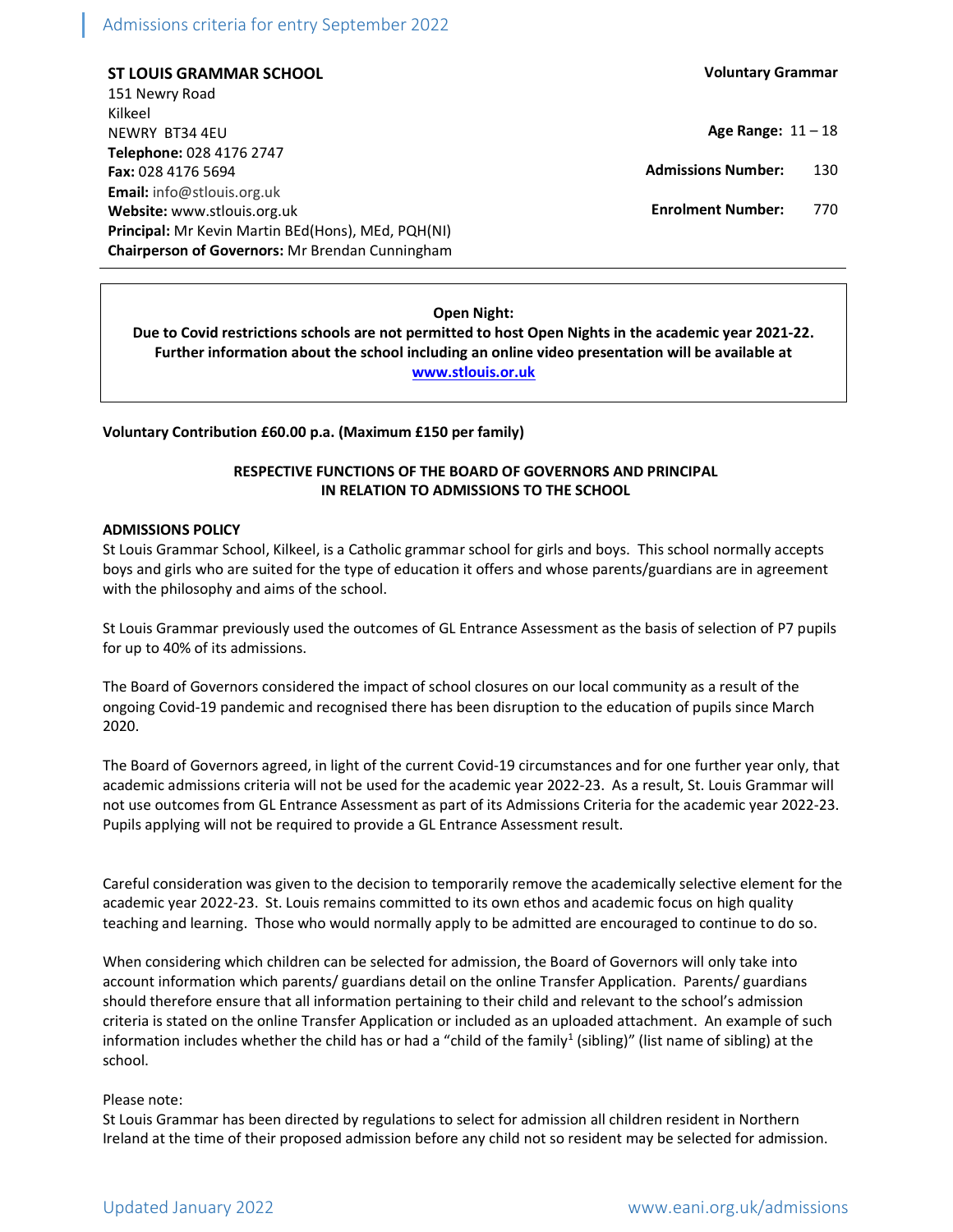#### ADMISSIONS CRITERIA FOR ENTRY INTO YEAR 8

For admission in 2022/23 St Louis Grammar School will operate a 3 stage application process. All applications will be considered for Stage One initially and applications which are not admitted at Stage One will automatically be considered at Stage Two. Applications will be considered at Stage Three in the event that residual places remain unfilled.

#### Stage One

Places will initially be allocated to those pupils applying for admission from the local area of Lower and Upper Mourne who have indicated St Louis Grammar School as their first preference. The local areas of Lower and Upper Mourne are geographically defined by the Diocese of Down and Conor parish boundaries. Pupils will be considered as being from the local area if they (i) live in the area, or (ii) attend a primary school in the local area. It will be the responsibility of parents to provide sufficient evidence that their child falls into this category.

If there are more eligible applications than there are places available, the following criteria will apply:

- 1. Applicants who have a child of the family<sup>1</sup> (sibling) enrolled at the School at the time of application; full responsibility rests with Parents/Guardians to provide sufficient details when submitting the online Transfer Application to allow the sibling relation to be identified.
- 2. Applicants who, at the date of their application, have a Parent/Guardian who is a member of the permanent teaching, administrative or support staff of the School, or have a Parent/Guardian who is due to take up such an appointment.
- 3. Applicants who have a child of the family<sup>1</sup> (sibling) that was previously enrolled in the School; full responsibility rests with the Parents/Guardians to provide sufficient details when submitting the online Transfer Application to allow the sibling relation to be identified.
- 4. Applicants who are the eldest<sup>2</sup> child of the family<sup>1</sup> to be eligible to transfer to a mainstream Post-Primary School.
- 5. Applicants who are the eldest<sup>2</sup> child of the family<sup>1</sup> to be eligible to apply to a Grammar School.
- 6. Applicants who, at the date of their application, are entitled to Free School Meals Provision.
- 7. Other applicants ranked by date of birth with the youngest child admitted first and all other children admitted by age (youngest first) until all places have been filled. In the event of two or more applicants having the same date of birth and thereby qualifying for the last place(s), the applicants will be ranked by alphabetical order of surname and then forenames as listed on the birth certificate.

If after the application of a particular criterion there are not enough places available for all those applicants who meet that criterion then the next criterion will be applied to select applicants for places, in the order set out above through to criterion number 7.

<sup>1</sup> 'Child of the family' is defined by the Department of Education in "The Procedure for Transfer from Primary to Post-Primary Education", DE Circular 2016/15 revised 16 November 2021) as: a child born to a married couple or to a couple in a civil partnership; a child born to a co-habiting couple; a child born to a single parent; a child of either/any of those people by a previous marriage, civil partnership or relationship; a child living with a couple who has been treated as a "child of the family" whether there is a marriage or a civil partnership or not; a child living with an individual, who has been treated as a "child of the family"; an adopted or fostered child; a situation where, for example, an orphaned cousin is being brought up with a family or individual.

<sup>2</sup> Twins and other multiple birth applicants will be regarded as joint eldest. Eldest 'child of the family' to be eligible to transfer includes cases where the eldest child has completed his/her post-primary education, the applicant is the eldest child of a reconstituted family, the eldest child of the family was statemented or attended a special school or where a family has relocated to Northern Ireland.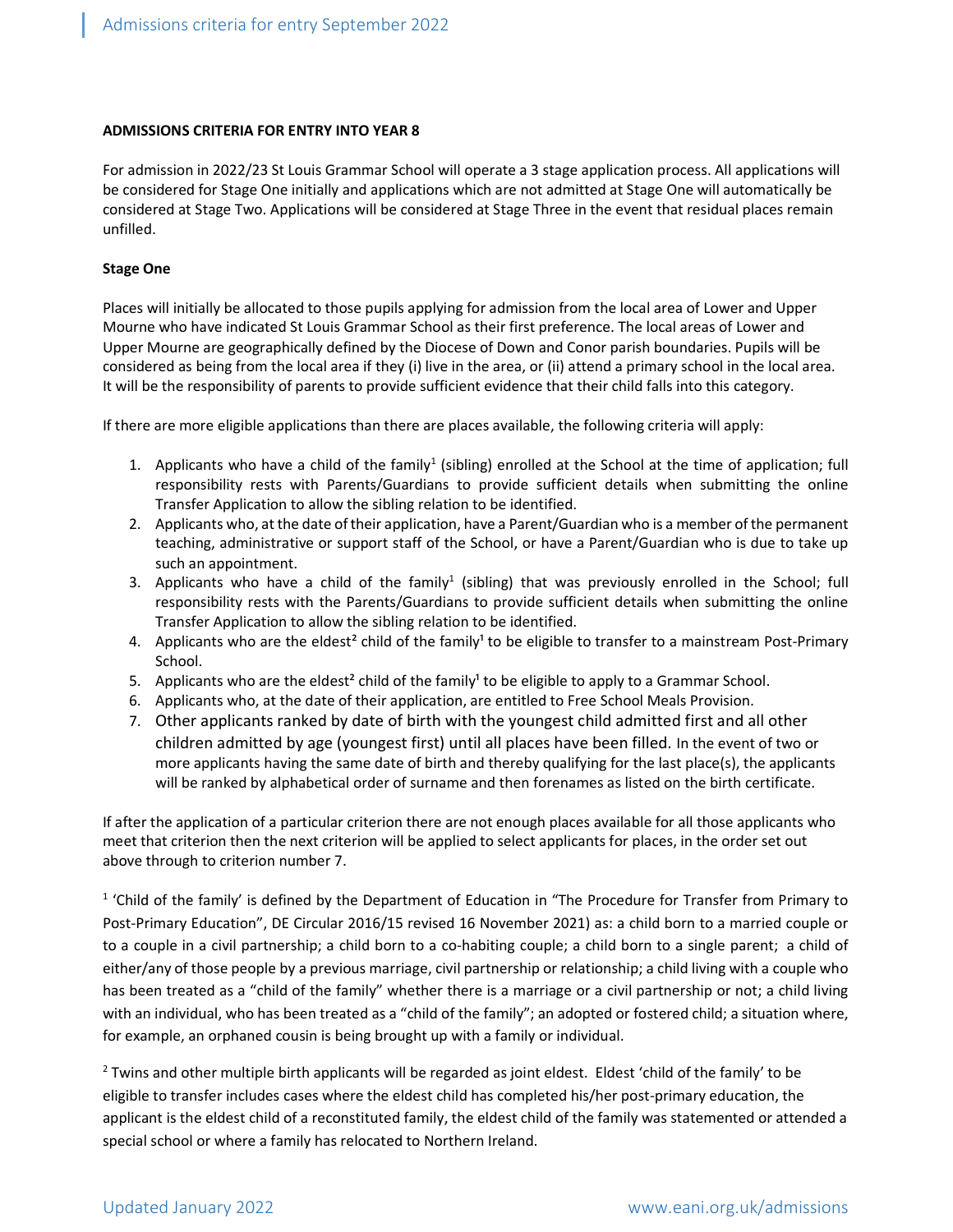# Stage Two.

For those pupils who have named St Louis Grammar School as their first preference on the Transfer Application, up to 40% of places (52 students) will be allocated based upon the order shown.

- 1. Applicants who have a child of the family<sup>1</sup> (sibling) enrolled at the School at the time of application; full responsibility rests with Parents/Guardians to provide sufficient details when submitting the online Transfer Application to allow the sibling relation to be identified.
- 2. Applicants who, at the date of their application, have a Parent/Guardian who is a member of the permanent teaching, administrative or support staff of the School or have a Parent/Guardian who is due to take up such an appointment.
- 3. Applicants who have a child of the family<sup>1</sup> (sibling) that was previously enrolled in the School; full responsibility rests with the Parents/Guardians to provide sufficient details when submitting the online Transfer Application to allow the sibling relation to be identified.
- 4. Applicants who are eldest<sup>2</sup> child of the family<sup>1</sup> to be eligible to transfer to a mainstream Post-Primary School.
- 5. Applicants who are the eldest<sup>2</sup> child of the family<sup>1</sup> to be eligible to apply to a Grammar School.
- 6. Applicants who, at the date of their application, are entitled to Free School Meals Provision.
- 7. Other applicants ranked by date of birth with the youngest child admitted first and all other children admitted by age (youngest first) until all places have been filled. In the event of two or more applicants having the same date of birth and thereby qualifying for the last place(s), the applicants will be ranked by alphabetical order of surname and then forenames as listed on the birth certificate.

If after the application of a particular criterion there are not enough places available for all those applicants who meet that criterion then the next criterion will be applied to select applicants for places, in the order set out above through to criterion number 7.

# Stage Three

If, after Stage One and Stage Two have been completed there remain unfilled places, all applications which remain unplaced after Stage One and Stage Two will automatically be considered at Stage Three. Pupils will be admitted in the following order until 130 places have been filled in total between Stage One, Stage Two and Stage Three:-

1. Within Stage Three, priority will be given to all pupils for whom St Louis Grammar School is listed as the first preference school on the Transfer Application, before those applicants for whom the school is listed as second preference. Second preference applicants will then be prioritised before third preferences and so on.

Where selection has to be made between pupils after application of criterion 1 of Stage Three, the following criteria will be applied in the order set down until all places are filled:-

- I. Applicants who have a child of the family<sup>1</sup> (sibling) enrolled at the School at the time of application; full responsibility rests with Parents/Guardians to provide sufficient details when submitting the online Transfer Application to allow the sibling relation to be identified.
- II. Applicants who, at the date of their application, have a Parent/Guardian who is a member of the permanent teaching, administrative or support staff of the School or have a Parent/Guardian who is due to take up such an appointment;
- III. Applicants who have a child of the family<sup>1</sup> (sibling) that was previously enrolled in the School; full responsibility rests with the Parents/Guardians to provide sufficient details when submitting the online Transfer Application to allow the sibling relation to be identified.
- IV. Applicants who are the eldest<sup>2</sup> child of the family<sup>1</sup> to be eligible to transfer to a mainstream Post-Primary School.
- V. Applicants, who at the date of their application, are entitled to Free School Meals Provision.
- VI. Other applicants ranked by date of birth with the youngest child admitted first and all other children admitted by age (youngest first) until all places have been filled. In the event of two or more applicants having the same date of birth and thereby qualifying for the last place(s), the applicants will be ranked by alphabetical order of surname and then forenames as listed on the birth certificate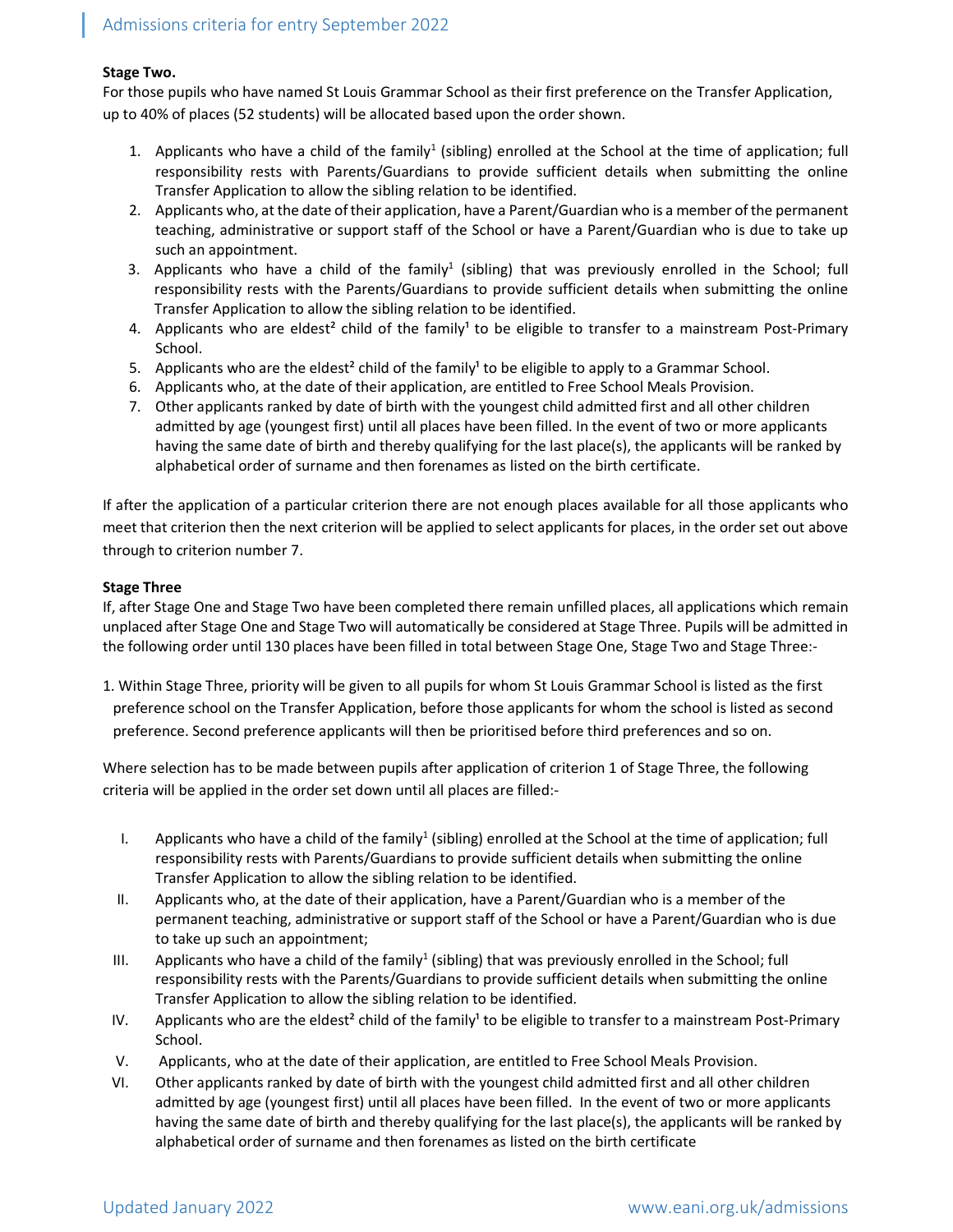### NOTES FOR INFORMATION:

- a. Each year 130 pupils may be admitted to Year 8.
- b. The criteria are drawn up by the Board of Governors which may delegate the application of them to an Admissions Subcommittee. Any reference herein to the term Board of Governors includes any Committee or Subcommittee appointed by the Board of Governors for the purposes of applying the Admission criteria set out herein.
- c. Parents/Guardians are asked to note that it is their full responsibility to provide all relevant information to the Board of Governors on or attached/uploaded to the online Transfer Application, and the Board of Governors shall not be obliged to consider or seek any representations or additional information or documentary proofs not so furnished at the required time.

#### DUTY TO VERIFY

The Board of Governors reserves the right to require supplementary evidence as it may determine to support or verify information on the online Transfer Application or appended/uploaded to the Transfer Application by Parents/Guardians.

Unless such verification is given in the required format and by the required deadline it will not be considered. Inaccurate or misleading information pertaining to an applicant's status may prejudice the award of a place and may lead to the withdrawal of any place awarded to an applicant who has thereby gained improper advantage.

#### The responsibility to ensure that:

- the online Transfer Application and other necessary documentation is correctly completed;
- any required verification documents are provided within specified deadlines,

lies with the Parents/Guardians of the child. Failure to ensure that this occurs will lead to any request for Special Circumstances not being considered and/or the application not being considered by the Board of Governors and/or the withdrawal of a place in the School.

| Year    | <b>Admissions No</b> | <b>Total Applications All</b><br><b>Preferences</b> | Total<br><b>Admissions</b> |
|---------|----------------------|-----------------------------------------------------|----------------------------|
| 2019/20 | 130                  | 111                                                 | 111                        |
| 2020/21 | 130                  | 114                                                 | 114                        |
| 2021/22 | 130                  | 120                                                 | 117                        |

### APPLICATIONS AND ADMISSIONS TO YEAR 8

#### ADMISSION TO YEARS OTHER THAN YEAR 8

The School accepts girls and boys considered capable by the Board of Governors (which term includes any Committee or Admissions Subcommittee or persons appointed by the Board of Governors to apply the Admission criteria set out herein) of benefiting from a Grammar School education and also contributing to the School ethos.

It is expected that an application to attend St Louis Grammar School indicates an acceptance of all school regulations by both parents and pupils.

Applications for admission to Years 9 to 13 should be submitted to the Principal. Application Form AP1 for Year 9 onwards is available from the school office or the Education Authority Website www.eani.org.uk/admissions.

#### ADMISSIONS POLICY TO YEARS 9 to 14

The Board of Governors delegates the admission of pupils other than to Year 8 to the School Principal.

#### Admissions to Years 9 -12

The following criteria will be applied to applicants for Admissions to Years 9-12 in the following order: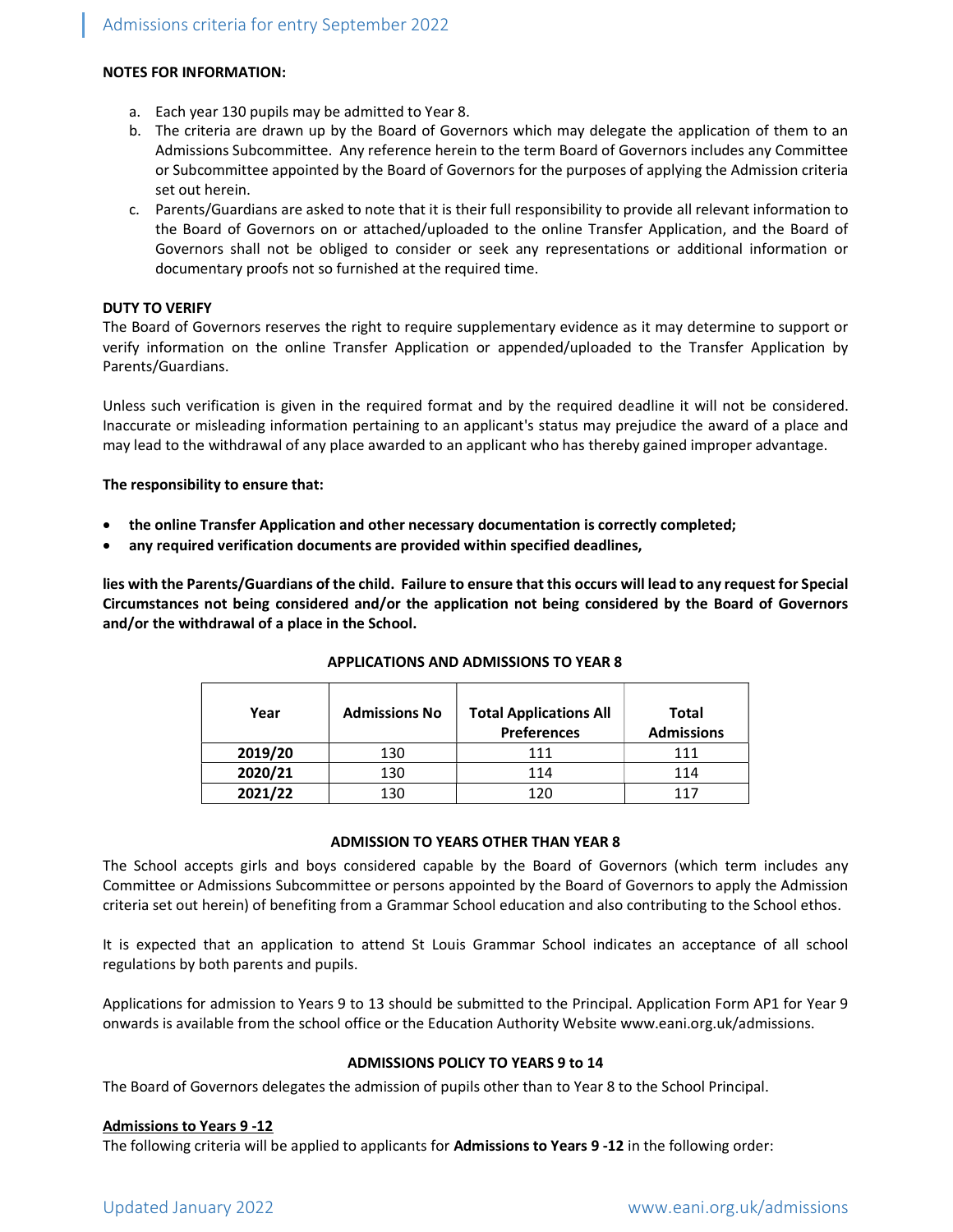- 1. There must be a place available in the required year, within the School's approved enrolment number.
- 2. In every case, suitability for St Louis Grammar School's provision will be an over-riding consideration. Convincing evidence of this suitability must be provided from his/her former school including reports, examples of classwork and homework and copies of completed examination papers. The School may also require applicants to complete assessments in Literacy and Numeracy.
- 3. A pupil must come with the recommendation of the Head of his/ her previous school.

# **Conditions**

Application for entry will include an interview with the Principal and/or the Vice-Principal;

- The applicant must show an acceptance of the required academic standard and a willingness to achieve and maintain this standard.
- The applicant must have demonstrated very good behaviour and attendance in their previous school.
- The applicant and his/ her parent(s)/guardian(s) must accept the rules and regulations of the School.

If the number of applicants who fulfil the criteria above for Admission to Years 9 -12 exceeds the number of places available, the Principal will, on the basis of the information presented to him, apply the following sub-criteria, in the order set down, in the selection of applicants:

(i) pupils with the highest academic achievement and commitment to their studies as indicated by their school reports and their results in any public examinations or education and library board assessments;

(ii) brothers or sisters of present or past pupils of the school or of pupils who have already been selected for admission to the school;

(iii) children of members of the permanent teaching, administrative, or support staff of the school or of staff who are due to take up such an appointment;

If, on applying sub-criteria (i) to (iii) above, it becomes necessary to differentiate between applicants in a particular group, then the final available place(s) will be allocated on the basis of age ranked by date of birth with the youngest child admitted first. If two or more children have been born on the same date a random order selection will be used as a tie breaker.

### ADMISSIONS POLICY FOR SIXTH FORM

The following criteria will be applied to applicants who wish to study AS/A2/BTec in St Louis Grammar School.

As a Catholic Grammar School, St Louis aims to ensure that every individual pupil will realise his/her full potential in spiritual, moral, social and academic terms. While it is assumed that students who enrol in St Louis in Y8 – Y12 will remain to study A Levels, entry into Sixth Form for existing St Louis students is conditional on:

- A minimum of 3Bs and 4Cs at GCSE or equivalent including English and Mathematics for AS/A2 levels
- A minimum of 5 GCSEs A\*-C or equivalent including English and Mathematics for BTec/Vocational studies
- A satisfactory report from the School Principal
- The applicant and his/ her parent(s)/guardian(s) accepting the rules and regulations of the School.
- A very good level of performance in the subjects or curriculum areas that he /she wishes to study in Sixth Form, normally a B grade or better.
- Availability of places in particular subjects.
- Attending a meeting on results day with a member of the SLT to confirm subject choices.

These conditions reflect that which would have been expected from a St Louis student throughout his/her education at the School. If a student's achievements do not meet the conditions listed above but s/he wishes to apply to return to the School to study A Levels/BTec, s/he will have to attend an interview with the Principal and/or Vice-Principal for his/her individual case to be considered.

Progression from Year 13 to Year 14 studies is also conditional on a satisfactory level of achievement, normally 3+ C grades or equivalent, application, behaviour and attendance at AS Level.